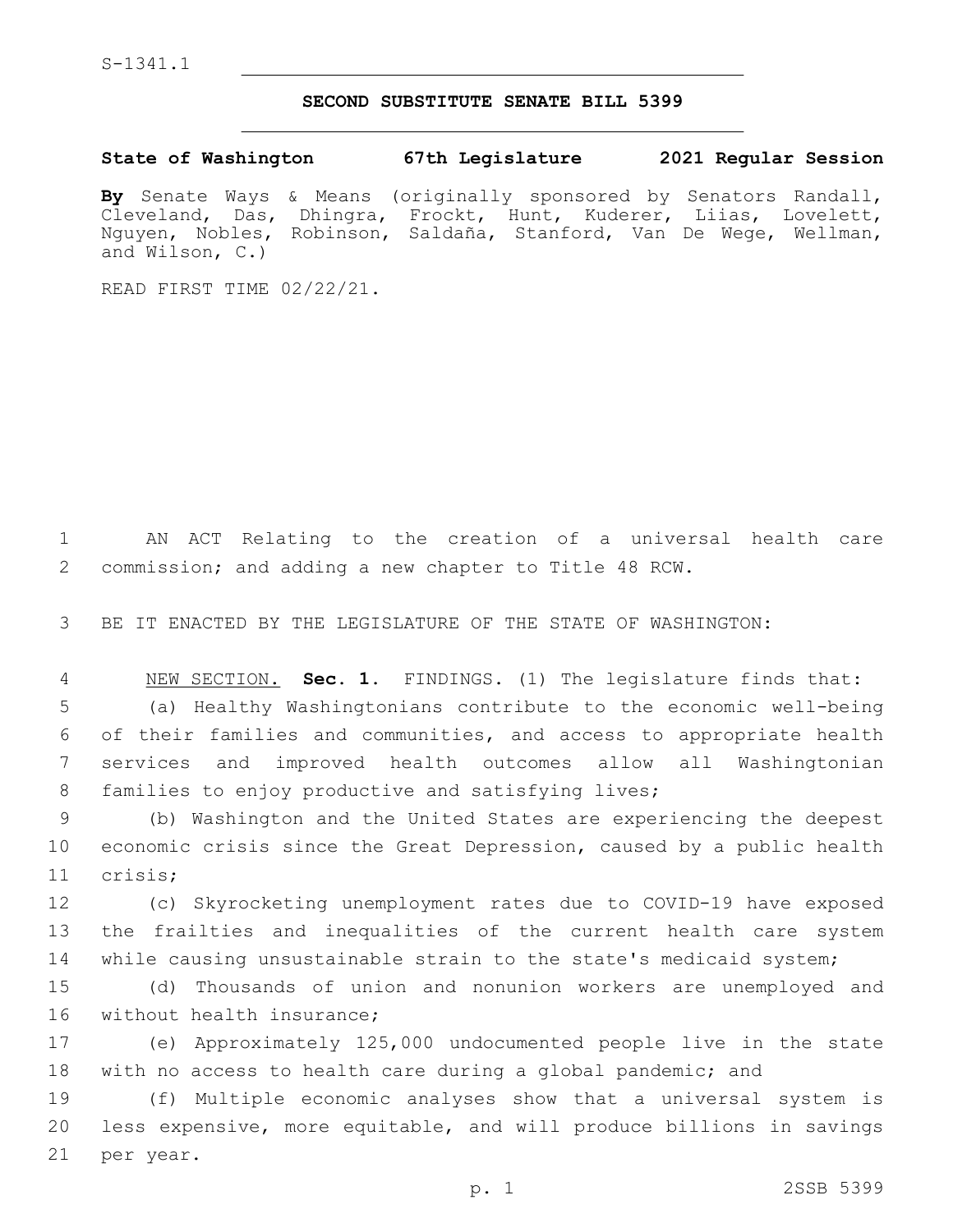(2) Therefore, the legislature intends that by 2026, all residents of the state have comprehensive, equitable, and affordable health care coverage under a publicly financed and privately and 4 publicly delivered health care system.

5 (3) The resulting universal system should:

 (a) Be built upon the success of existing publicly supported 7 health insurance programs in the state;

 (b) Streamline access to coverage, reduce fragmentation of health care financing across multiple public and private health insurance 10 entities, reduce unnecessary administrative costs, and establish mechanisms to expeditiously link residents with their chosen 12 providers; and

 (c) Control health care spending so that the system is affordable to the state, employers, and to individuals over time.

 (4) The state, in collaboration with all communities, health plans, and providers, should take steps to improve health outcomes 17 for all residents of the state.

 NEW SECTION. **Sec. 2.** UNIVERSAL HEALTH CARE COMMISSION. (1) The universal health care commission is established to develop a plan to create a health care system in Washington that provides coverage and access through a universal financing system including, but not limited to, a single-payer financing system, for all Washingtonians.

(2) The commission includes the following voting members:

 (a) Two members from each of the two largest caucuses of the house of representatives, appointed by the speaker of the house of 26 representatives;

 (b) Two members from each of the two largest caucuses of the 28 senate, appointed by the president of the senate;

 (c) The secretary of the department of health, or the secretary's 30 designee;

 (d) The director of the health care authority, or the director's 32 designee;

 (e) The chief executive officer of the Washington health benefit exchange, or the chief executive officer's designee;

 (f) The insurance commissioner, or the commissioner's designee; (g) The director of the office of equity, or the director's

37 designee;

 (h) The secretary of the department of social and health 39 services, or the secretary's designee; and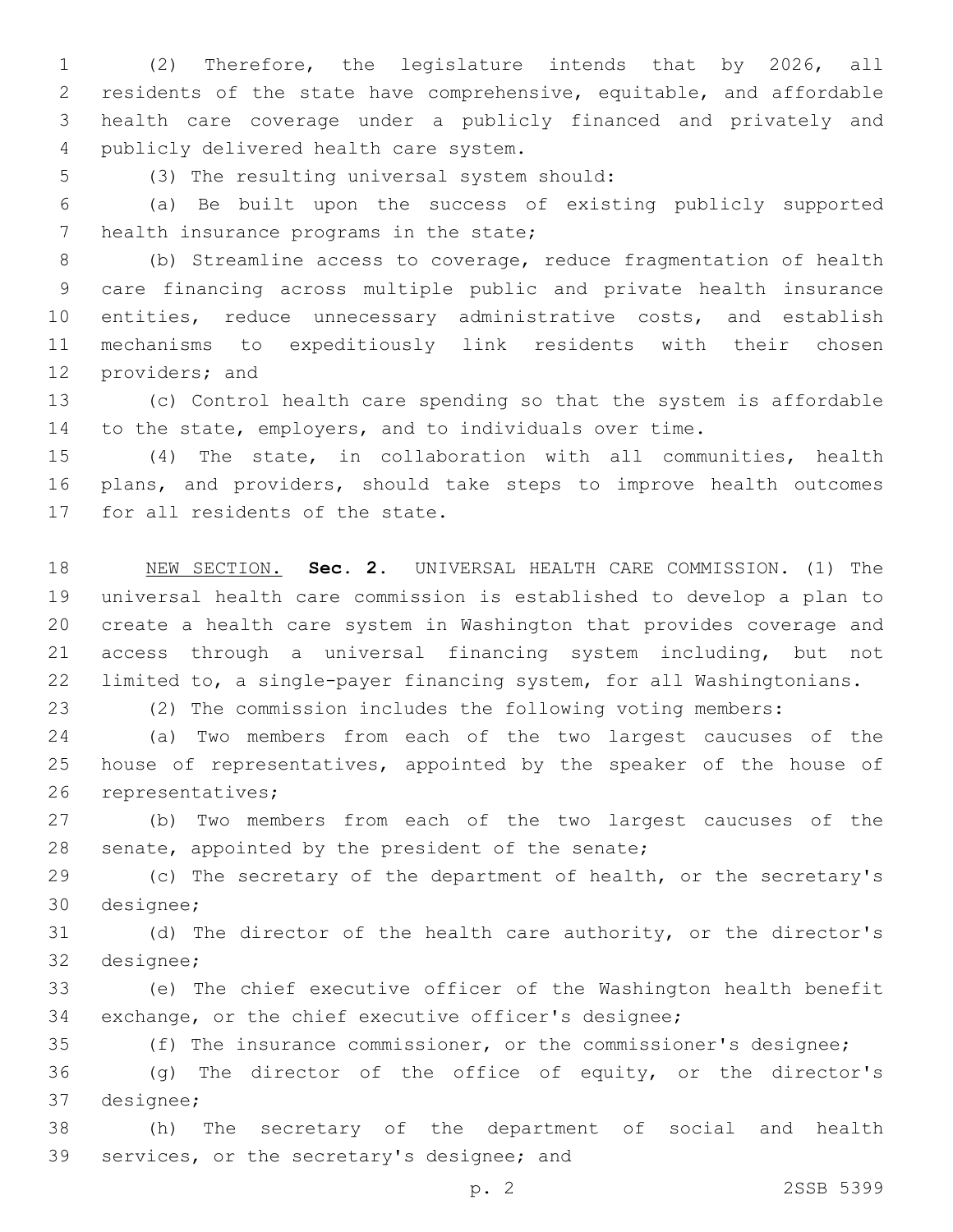(i) Eight members appointed by the governor with knowledge and experience regarding health care coverage, access, and financing, or other relevant expertise, including at least one invitation to an individual representing tribal governments with knowledge of the 5 Indian health care delivery in the state.

 (3) The director of the department of retirement systems, or the director's designee shall serve as a nonvoting member of the commission.8

 (4) A majority of the voting members of the commission shall constitute a quorum for any votes of the commission.

(5) The health care authority shall staff the commission.

 (6) Members of the commission shall serve without compensation but must be reimbursed for their travel expenses while on official business in accordance with RCW 43.03.050 and 43.03.060.

 (7) The commission may establish advisory committees that include members of the public with knowledge and experience in health care, in order to support stakeholder engagement and an analytical process by which key design options are developed. A member of an advisory 19 committee need not be a member of the commission.

 (8) By November 1, 2024, the commission shall submit a final report to the legislature and the governor, and post it on the department of health's website. The report must include:

 (a) A complete synthesis of analyses done on Washington's existing health care finance and delivery system, including cost, quality, workforce, and provider consolidation trends and how they impact the state's ability to provide all Washingtonians with timely 27 access to high-quality, affordable health care;

 (b) Recommendations for key design elements of a universal health 29 care system including:

 (i) A unified financing system including, but not limited to, a 31 single-payer financing system;

- (ii) Eligibility and enrollment processes and requirements;
- 33 (iii) Covered benefits and services;
- 34 (iv) Provider participation;

 (v) Effective and efficient provider payments, including consideration of global budgets and health plan payments;

- 37 (vi) Cost containment strategies;
- 38 (vii) Quality improvement strategies;
- (viii) Participant cost sharing, if appropriate;
- (ix) Quality monitoring and disparities reduction;